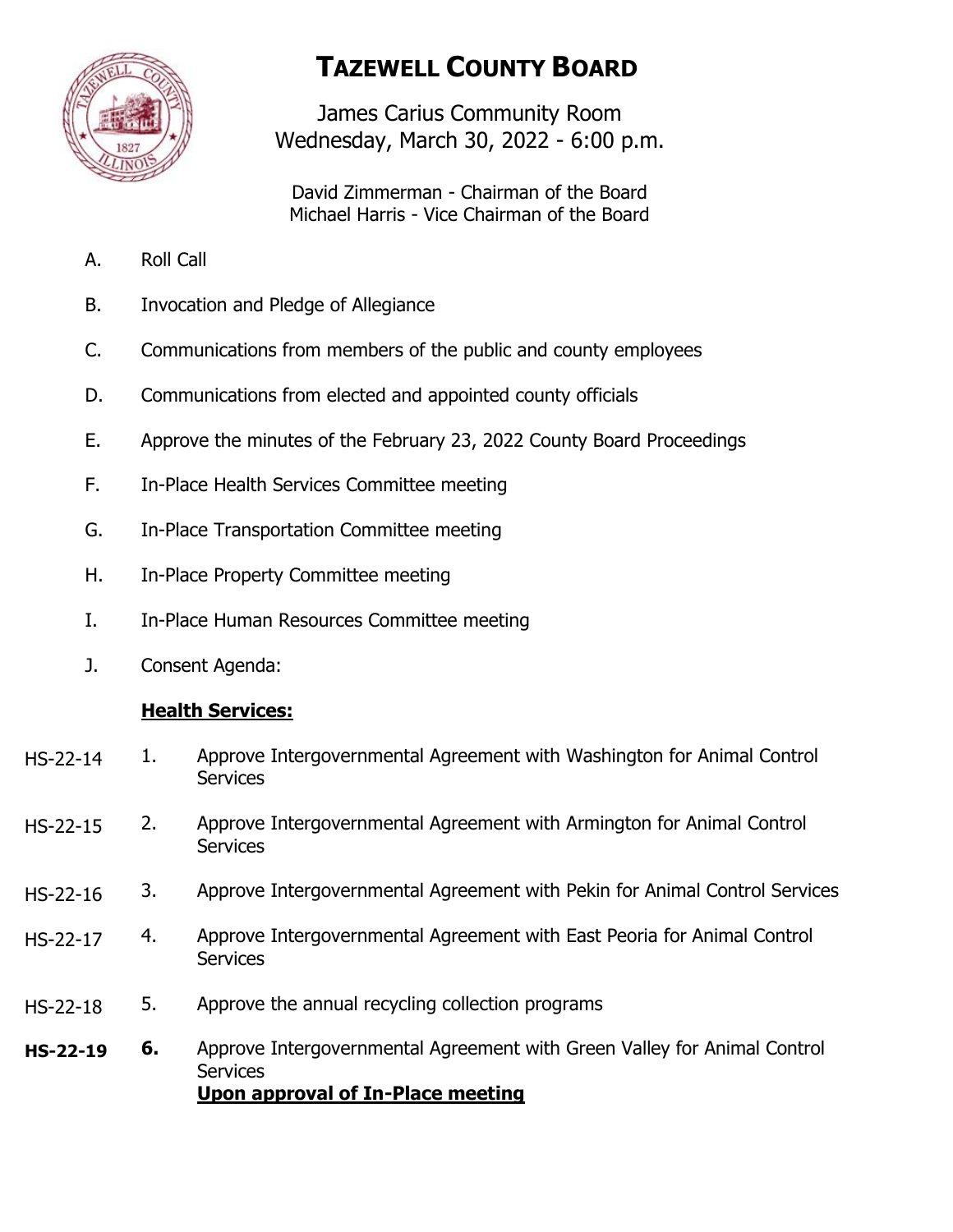**7.** Approve Intergovernmental Agreement with Morton for Animal Control **Services Upon approval of In-Place meeting HS-22-20**

#### **Transportation:**

- **8.** Approve Resolution for Maintenance under the Illinois Highway Code Section 22-00000-00-GM **Upon approval of In-Place meeting T-22-12**
- **9.** Approve Resolution for Improvement under the Illinois Highway Code Section 21-00000-02-MG **Upon approval of In-Place meeting T-22-13**
- **10.** Approve Overweight Agreement Landfill Funds **Upon approval of In-Place meeting T-22-14**
- **11.** Approve purchase of new tandem axle truck **Upon approval of In-Place meeting T-22-15**
- **12.** Approve Local Public Agency Engineering Services Agreement under Section 19-08124-00-BR for bridge replacement on Unsicker Road **Upon approval of In-Place meeting T-22-16**

#### **Human Resources:**

- 13. Approve clarification of the County's Health Insurance Plan Document HR-22-04
- 14. Approve the Collective Bargaining Agreement with the Control Room Operators HR-22-05

## **Risk Management:**

15. Approve worker's compensation settlement RM-22-01

## **Executive:**

- 16. Approve six month review of Executive Session minutes by the State's Attorney **Office** E-22-30
- 17. Approve the appointment to fill the unexpired term for County Board District 2 E-22-24
- 18. Approve acceptance of resignation of District 3 County Board member E-22-29

# **Appointments and Reappointments**

a. Reappointment of Keith Garman to the Powerton Fire Protection District E-22-31